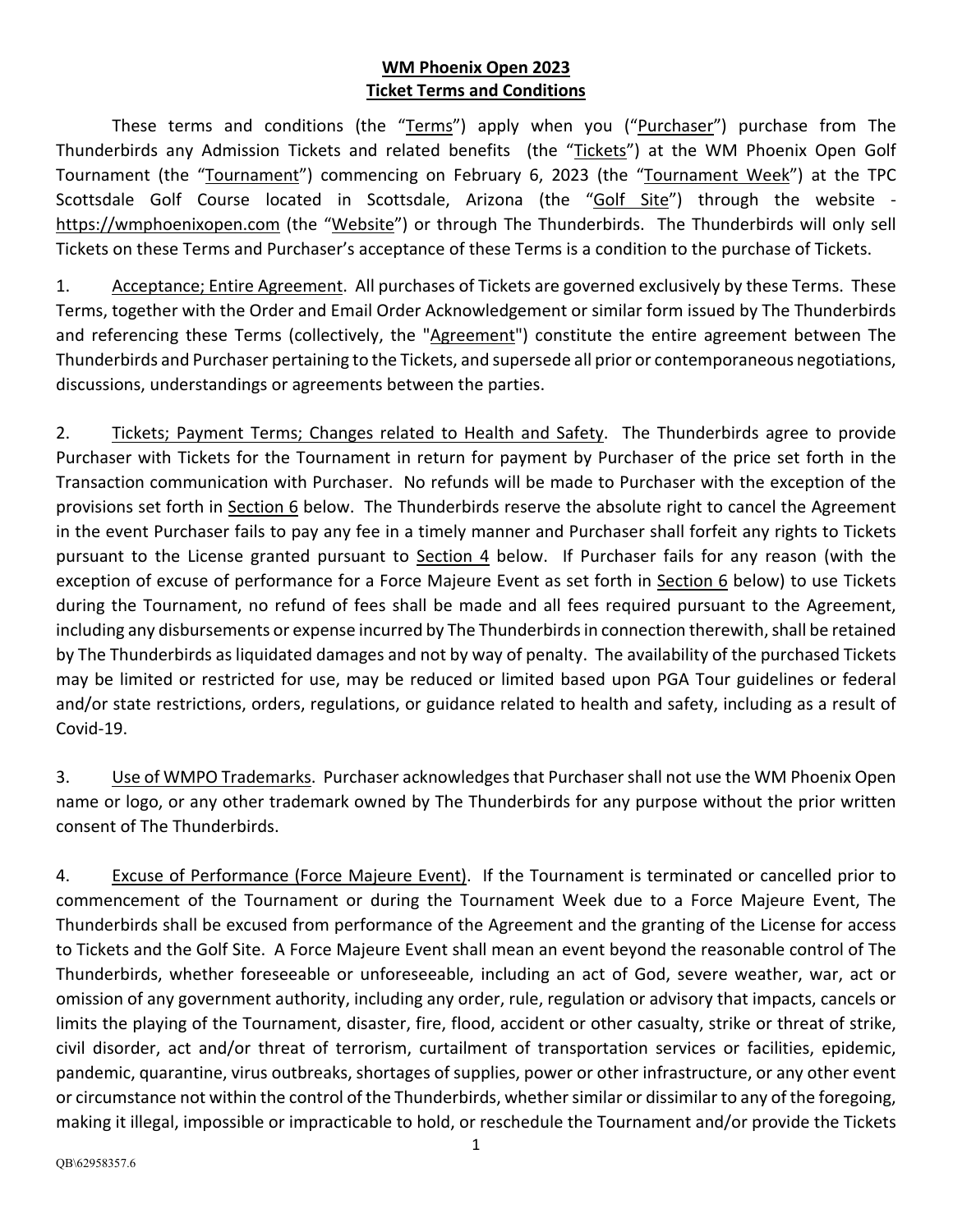to Purchaser. Purchaser acknowledges that if the current Covid-19 pandemic results in a cancellation of the Tournament for public health and safety, including due to government order or regulation, and the Tournament is not rescheduled, this shall constitute a Force Majeure Event and the Thunderbirds shall be excused from performance under the Agreement. Purchaser acknowledges that if the Tournament is rescheduled and if the Tickets are provided to Purchaser by The Thunderbirds, then Purchaser shall be obligated to perform its obligations under the Agreement. In the event the Tournament is cancelled prior to the commencement of the Tournament and not rescheduled based upon a Force Majeure Event, Purchaser shall be entitled to a return of the amount paid for the Tickets.

5. No Warranties. No representation, warranties or agreements, oral or written, expressed or implied, have been made by either party hereto with respect to the Agreement, the Tickets, except as are expressly stated herein. Although the Tickets provided to Purchaser pursuant to the Agreement are obtained from sources believed to be reliable, they are provided "as is", with no warranty, including, but not limited to, a warranty of merchantability or fitness for any particular purpose.

6. Remedies. In the event of any breach of the Agreement by The Thunderbirds, the Purchaser's sole and exclusive remedy shall not exceed the amount paid for the Tickets. Neither party shall be liable for any incidental or consequential damages resulting from the breach of the other party hereunder. The Thunderbirds will not be responsible for any costs of collection, including legal fees and costs and Purchaser will reimburse The Thunderbirds for any fees paid by The Thunderbirds in connection therewith.

7. Acknowledgements of Covid-19 & Other Risks. Purchaser fully understands that (1) the novel coronavirus commonly known as COVID-19 and any resulting disease is an extremely contagious disease that can lead to severe illness and death, and there is an inherent danger and risk of exposure to COVID-19 in any place where people are present; (2) no health and safety policies, assessments, precautions and/or protocols that will be implemented from time to time at the Tournament and Golf Site by local, state and federal governmental agencies; the Thunderbirds, PGA Tour, and/or TPC Scottsdale can eliminate the risk of exposure to COVID-19; (3) while people of all ages and health conditions can be and have been adversely affected by COVID-19, according to the Center for Disease Control and Prevention (CDC) and other public health authorities (i) people with certain underlying medical conditions are or may be especially vulnerable, and (ii) the risk of severe illness from the contraction of COVID-19 increases steadily with age, and contracting COVID-19 can result in the further transmission of COVID-19 to Purchaser's family members, and other persons in proximity to Purchaser; and (4) exposure to COVID-19 can result in subsequent quarantine, illness, disability, other short-term and long-term physical and/or mental health effects, and/or death, regardless of age or health condition at the time of exposure and/or infection.

8. Wavier/Indemnification. Purchaser waives any and all claims and Purchaser shall fully indemnify, hold harmless and defend (collectively "indemnify" and "indemnification") The Thunderbirds and its directors, officers, employees, agents, representatives and affiliates (collectively, "The Thunderbirds Indemnified Parties") from and against all claims, demands, actions, lawsuits, damages, liabilities, losses, settlements, judgements, costs and expenses (including but not limited to reasonable attorney's fees and costs), whether or not involving a third party claim, which arises out of or relates to: (i) any breach of any representation or warranty of Purchaser contained in the Agreement, (ii) any breach or violation of any covenant or other obligation or duty